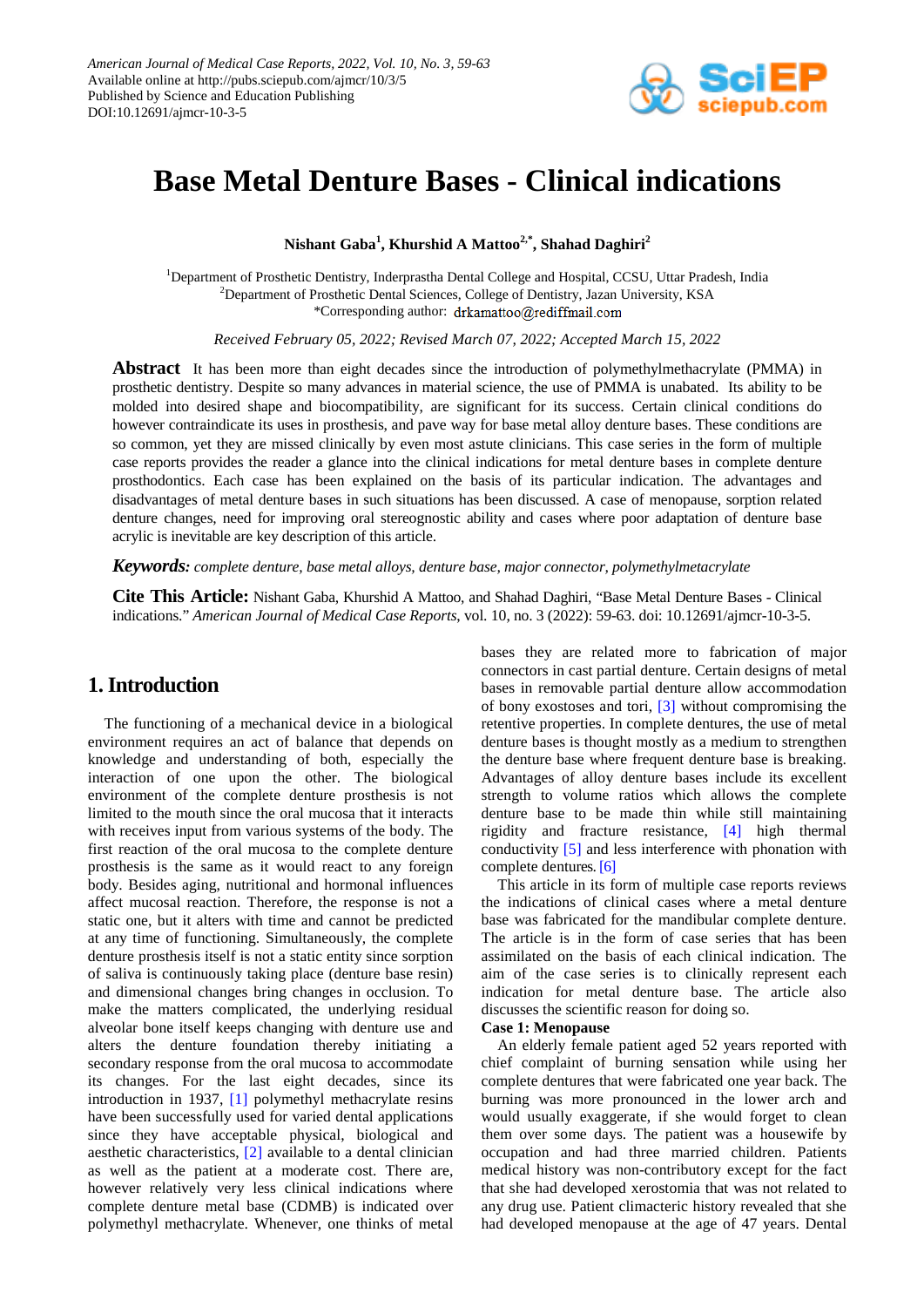history revealed that the patient was completely edentulous at the age of 48 years and since then she had changed three dentures along with three different dentists. The reason for frequent changing of dentures was the burning sensation that was associated with denture use. The patient also had perceived altered taste perception with use of dentures. Examination of old dentures revealed a well fabricated denture with no evidence of any vertical dimension alteration or extension of denture flanges. Retention and stability of the existing dentures was satisfactory, while the denture hygiene was not visibly good since mandibular denture had food debris accumulation on the tissue surface. Evidence of bone resorption under the denture was also visible. Extra oral and intra oral examination revealed normal clinical findings except for the presence of bony exostoses in the maxillary posterior region. The bony protuberance was within the range of 1 cm. The mucosa overlying the bony exostoses was thin. The treatment options that were presented to her was implant supported fixed complete denture, implant supported mandibular overdenture or conventional complete denture with metal denture bases. Due to economic considerations, patient opted for mandibular complete denture metal base while maxillary was to be fabricated of PMMA resin. Routine clinical and laboratory procedures for complete denture fabrication were done except for the mandibular complete denture fabrication. The design of the metal (Wiron 99; Bego, Bremen, Germany) denture base [\(Figure 1A](#page-1-0)) was predetermined and was cast [\(Figure 1B](#page-1-0)) before the recording of jaw relations. After metal trial clinically [\(Figure 1C](#page-1-0)), routine laboratory procedures were followed for metal denture base fabrication [\(Figure 1D](#page-1-0)). With a metal denture base in the mandibular complete denture prosthesis, the patient reported to have less burning sensation without alteration of taste perception.

<span id="page-1-0"></span>

Figure 1. (A) Wax pattern on refractory cast (B) Metal denture base adaptation on master cast (C) Metal base during clinical trial (D) Final denture for maxillary and mandibular arches

### **Case 2: Sorption-related dimensional changes**

An elderly female patient aged 64 years reported to the department of prosthodontics with a chief complaint of inability to adapt with present dentures. The patient also gave history of maladaptation and delayed adaptation with her previous two complete dentures. Her concern was that she experienced changes in the complete denture prosthesis upon frequent usage while she was not conscious about any changes in the denture foundation. Patient's medical history revealed she was a known hypertensive since 5 years and was taking regular medication, claiming the blood pressure was under control. Social history revealed that patient was a teacher by profession who was on the verge of retirement. Dental history revealed that the patient had become completely edentulous more than 4 years back and since then she had changed multiple dentures. The first denture she was not able to adapt and discontinued after using maxillary denture for six months after fabrication. With second denture, she was able to wear the maxillary denture for a year but would only use mandibular dentures at the time of having food. The third denture had similar problems although the denture lasted for 14 months. With present dentures, the patient had same problems and attitudes and was wearing only maxillary denture. Extra oral and intra oral examination disclosed normal clinical features except for the mandibular lip being relatively short. Treatment options suggested to the patient included implant supported mandibular fixed or overdenture, conventional maxillary and mandibular complete dentures with lower denture having a metallic denture base. Routine clinical and laboratory procedures were used for fabrication of the maxillary and mandibular complete denture. Fabrication of the metal denture base (Wiron 99; Bego, Bremen, Germany) was done prior to jaw relations, and it included relieving the master cast using a wax spacer (Bego, Wilhelm-Herbst, Germany) [\(Figure 2A](#page-1-1)) following which a refractory cast (Bego, Germany) was prepared. The design for metal denture base included use of meshwork wax pattern (Moyco Industries, Inc, Philadelphia, PA) [\(Figure 2](#page-1-1) B) which was sealed to the refractory cast. After finishing and polishing, the metal framework was tried in the patient's mouth [\(Figure 2](#page-1-1) C). After jaw relations, teeth arrangement and denture trial the alloy denture base was lined with heat cure acrylic (Fortex; Lucite Intl, Durham) [\(Figure 2](#page-1-1) D) and the denture was inserted. The patient was followed up regularly to help her adapt to new dentures. Patient wore mandibular denture successfully and had no such problems as with previous dentures.

<span id="page-1-1"></span>

**Figure 2.** (A) Wax spacer to relieve residual alveolar ridge (B) Wax pattern placed on the refractory cast (C) Metal base during clinical trial (D) Final denture for maxillary and mandibular arches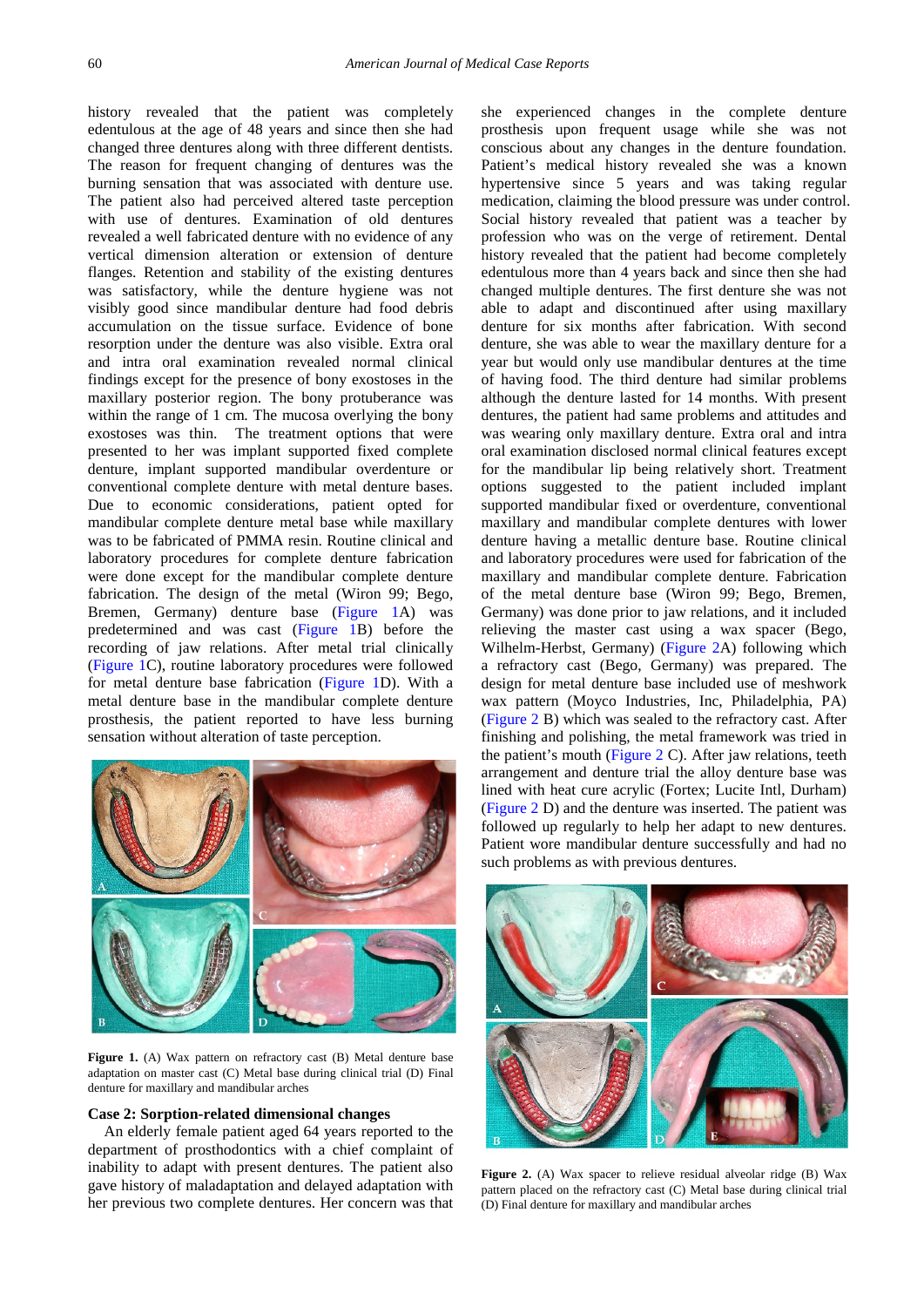## **Case 3: Enhancing health of tissues by thermal conductivity**

An elderly male patient aged 62 years reported to department of prosthodontics with a chief complaint of annoyance over accumulation of food debris in the mandibular denture which he was wearing since last two years. The patient exclaimed that when food gets under the denture, he is not able to perceive it unless the food particles are big enough. Patients medical, social and drug history were non-contributory to existing condition. The existing denture made of heat cure denture base resin did not seem to have any technical or clinical drawbacks. The denture was properly polished despite which food accumulation under the denture and the sides was present. Extra oral examination disclosed a severely long maxillary lip [\(Figure 3A](#page-2-0)) while other clinical features were within normal limits. Intra oral examination disclosed wellformed maxillary and mandibular residual alveolar ridges. Patient was presented with various treatment options that included implant supported fixed or removable complete dentures and a new conventional complete denture with mandibular metal denture base to which the patient consented unconditionally. Routine clinical procedures for complete denture and cast metal base fabrication were done. The meshwork wax pattern (Moyco Industries, Inc, Philadelphia, PA) was used as a design for cast denture base [\(Figure 3B](#page-2-0)) which was sprued at multiple places. The cast metal denture base was finished, polished [\(Figure 3C](#page-2-0)) following which routine jaw relation procedures were done. The cast alloy was incorporated into the final denture [\(Figure 3D](#page-2-0)) and the denture was delivered to the patient [\(Figure 3E](#page-2-0)). The patient was satisfied with the outcome of the denture especially non accumulation of food debris and thermal conductivity of the new dentures.

<span id="page-2-0"></span>

**Figure 3.** (A) Extra oral view showing a long maxillary lip (B) Wax pattern with multiple sprues attached (C) Metal base fitted on the master cast (D) Processed mandibular denture with metal base (E) Dentures in place

#### **Case 4: Poor adaptation by acrylic denture base resin**

A male patient aged 65 years reported to the department of prosthodontics for fabrication of a new denture. Patients medical history did not signify any abnormality. The patient was a farmer by occupation. Patient had been completely edentulous for last 8 years and had been wearing one complete denture during his entire tenure of complete edentulism. Extra oral examination disclosed maxillary long lip while other clinical features were normal. Intra oral examination revealed well-formed

maxillary residual alveolar ridge while the mandibular ridge was resorbed. Other intra oral features were within the normal limits. The occlusal surface of the ridge was wavy with some areas higher than the other (at four places). Irregularity of the mandibular residual alveolar ridge was also present in the lateral direction. Treatment options given to the patient was an implant supported fixed or removable prosthesis which was rejected due to economic issues. The second option he consented was maxillary and mandibular complete denture with mandibular denture having a hybrid of metal and resin denture base. Routine clinical and laboratory procedures for the fabrication of complete denture were performed. A metal denture base (Wiron 99; Bego, Bremen, Germany) was tried in the patient mouth for adaptation [\(Figure 4A](#page-2-1)). Teeth were then arranged on casts mounted on a semi adjustable articulator (Artex; Girrbach Dental) [\(Figure 4B](#page-2-1)) following which a trial was done. Final denture was processed with heat cure denture base resin (DPI, India) [\(Figure 4C](#page-2-1)) and denture was then delivered to the patient who reported at his follow up that he was satisfied with the outcome of the treatment.

<span id="page-2-1"></span>

**Figure 4.** (A) Intra oral view showing a well-adapted metal base (B) Trial dentures mounted on semi adjustable articulator (C) Metal base fitted within the acrylic denture base (D) Dentures in place

## **2. Discussion**

The selection of CDMB for patients needs a thorough insight into a patient's history, some details may be minute but they signify the indication for CDMB. A CDMB can be given in a complete denture patient, where the patient's complete denture undergoes frequent fracture especially when opposing teeth are natural. Most clinicians think of CDMB when strength is required, however we present four different cases where CDMB was a better choice than PMMA resin. Although all cases presented in this report are elderly, age should not be a contraindication for using a CDMB since literature tends to point out that CDMB are usually fabricated for elderly edentulous patients. [\[7,8\]](#page-4-4) The metal used for CDMB can be either noble or non-noble alloys. [\[6\]](#page-4-3) Economically base metal alloys like cobalt – chrome – molybdenum or cobaltchrome alloy can be used since they have superior strength (strength to volume ratio) in thin sections, thus enhancing better phonetics, greater resistance to fatigue, biocompatible (hypoallergenic), thermal conductivity and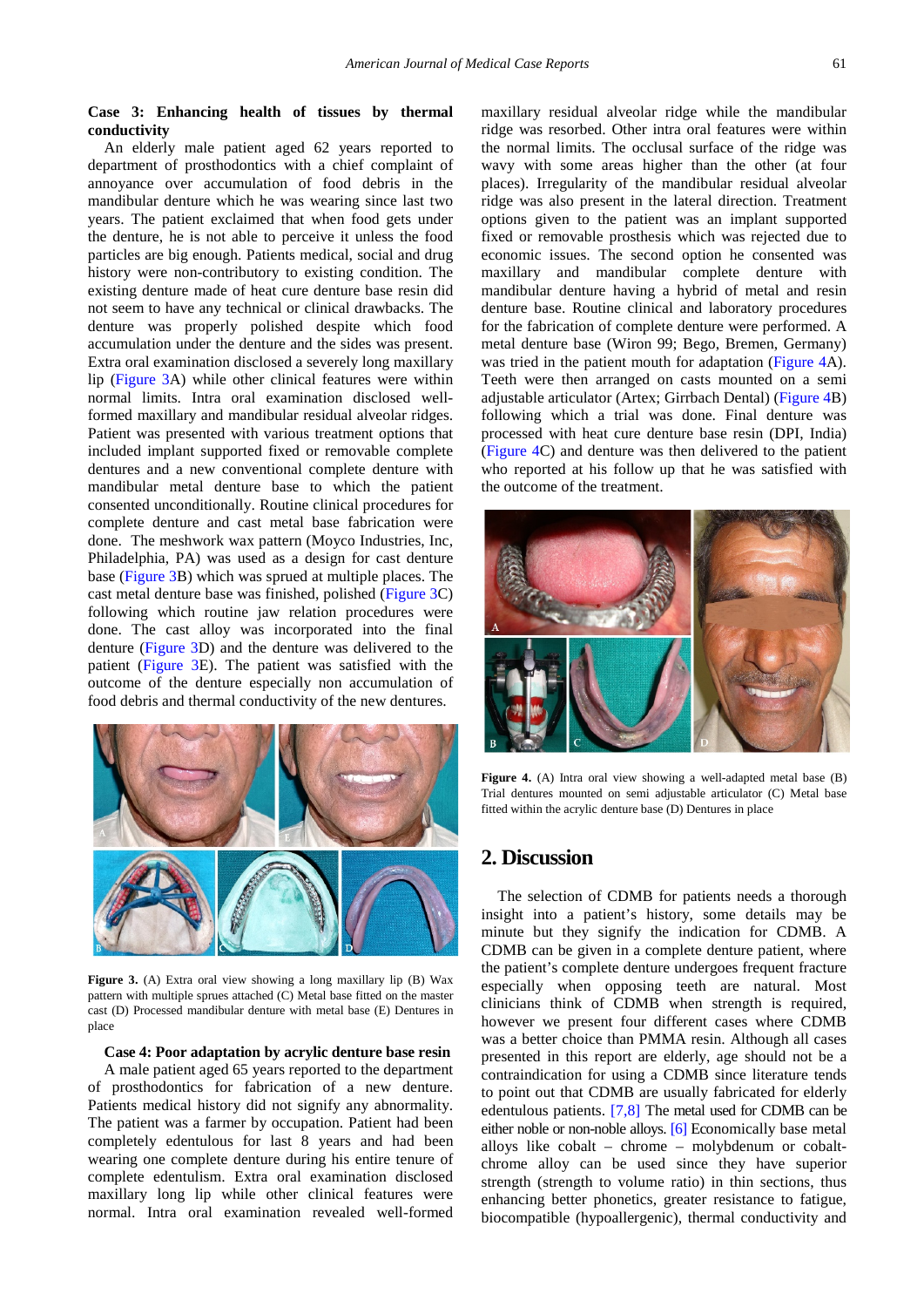better adaptation than conventional denture base resins. [\[9\]](#page-4-5) The first case presented in this article is of an elderly female patient who had undergone menopause, had already worn three dentures, was suffering from xerostomia that was physiological, and had observed that her burning sensation of mucosa would tend to increase if she wore unclean dentures. [\[10\]](#page-4-6) The patient also presented with maxillary exostoses which were safely negotiated, although when such exostoses encroach posterior palatal seal area, fabrication of denture in such cases can be cumbersome. Menopause is characterized by oral manifestations that include burning sensation all over the oral cavity, especially in the anterior two third of tongue and hard palate. [\[11\]](#page-4-7) as in this case, if xerostomia sets in due to aging or due to medication, wearing of prosthesis becomes difficult. [\[12\]](#page-4-8) It is important that in extreme cases of xerostomia, the complete denture prosthesis has to be modified to accommodate a salivary reservoir. Such reservoirs can be either low or high volume types. [\[13\]](#page-4-9) Gingivostomatitis due to menopause is characterized by gingival bleeding, change of gingiva to dry/shiny erythematous or to the atrophic pale mucosa. [\[14,15\]](#page-4-10) Other implications for complete denture prosthesis are susceptible to osteoporosis leading to ridge resorption. [\[16\]](#page-4-11) The use of CDMB in patients showing sensitivity after menopause avoids bacterial colonization and denture induced Candida infections, reduces burning on intake of cold foods since metal is a good thermal conductor, and more importantly eliminates the allergic response to resins thus reducing burning sensation of oral mucosa. [\[17\]](#page-4-12)

In the second case, patient's chief complaints can be tracked to be the result of volumetric changes in complete denture as result of water sorption. Water sorption being one of the chief disadvantages of denture base resins. Most of the dimensional changes in denture base resin take place within first one month of processing and placing in water. [\[18\]](#page-4-13) Water sorption by denture resin brings occlusal changes which need to be corrected by the dentist at follow up visits. Patient history did not reveal any sign of a patient following up or correcting her denture thus not allowing occlusal corrections. Occlusal discrepancy in centric occlusion creates trauma to the underlying mucosa resulting in oedema, which in turn makes denture wearing difficult. [\[19\]](#page-4-14) The first few months are mandatory to promote adaptation to new dentures. Dentures are rejected if occlusal discrepancies exist, especially when the underlying mucosa is sensitive than normal.

The indications of CDMB in the third and the fourth cases presented in this article are based on the two main disadvantages of denture base resin, accumulation of food debris and poor adaptation of acrylic resin to the underlying residual alveolar ridge. Even though the dentures are polished from outside, the tissue surfaces are rough and chances of food accumulation are high. The thermal conductivity of CDMB enhances tissue health and response. [\[20\]](#page-4-15) As put by the patient's own complaint, the food particle size when large enough, only then he would perceive their presence within the denture. Such ability to identify shapes is called as oral stereognostic ability and is due to the sensory perception of tongue and mucosa. [\[21\]](#page-4-16) The anatomy of the residual alveolar ridge after tooth extraction should be also considered when a choice is to

be made between a metal denture base or a resin denture base. Metal denture base also allows ease in incorporation of palatine rugae which remain within the denture base irrespective of finishing and polishing procedures. [\[22\]](#page-4-17) When the RAR is wavy and the surface presents many variations in architecture, resin base is not a good choice since the resins undergo polymerisation shrinkage and thus do not adapt to the underlying ridge. Differences in angulations over the ridge makes such adaptation more difficult which is why CDMB is a better choice than a resin base in such cases. A significant laboratory procedure involving fabrication of CDNB is accurate duplication of the master cast which in turn results in accurate refractory cast. [\[23\]](#page-4-18) Case 3 also presented with one difficulty which was the maxillary lip being too long. Whenever, a long lip is encountered it is imperative to evaluate the freeway space that can be incorporated within the artificial denture. [\[24\]](#page-4-19) The presence of a long maxillary lip places occlusal plane far away from the residual alveolar ridge which compromises denture retention and stability. Placing the occlusal plane close to ridge is a better option while compromising aesthetics in such cases. [\[25\]](#page-4-20) It is imperative, that if a clinician decides to compromise visibility of teeth, the patient should be informed well in advance. In cases of long maxillary lip where the mandibular denture has to be made with a metal denture base, the recording of free-way space becomes more critical. The reason being that metal denture base occupies some thickness within the denture base, and alterations in the height of mandibular occlusal rims are less desired. Also, one should establish the freeway space uniformly throughout the entire occlusal rims. We accomplished this by using extra oral freeway space determination method described by Kumar et al. [\[26\]](#page-4-21) Use of a rigid orthodontic stainless steel 19-gauge wire allowed us to assess the uniformity of freeway space within the vertical jaw relations.

# **3. Conclusion**

In order to broaden the clinical scope of one's dental practice, it is important to have knowledge and understanding of certain clinical situations where conventional plastic denture bases are not indicated. There are some situations where use of metal denture base provides patient with more advantages. Clinicians must not hesitate to explore such situations and do the needful.

## **Acknowledgements**

The authors would like to appreciate the efforts of head and other dental technicians for their contribution in completing these cases.

## **References**

- <span id="page-3-0"></span>[1] Peyton FA. History of resins in dentistry. Dent Clin North Am 1975; 19: 211-22.
- <span id="page-3-1"></span>[2] Mattoo KA, Garg R, Gupta A, Jain N. Toxicology and biocompatibility of dental materials: A review. Res J Pharmac Biol Chem Sci, 2012; 3(4): 1091-99.